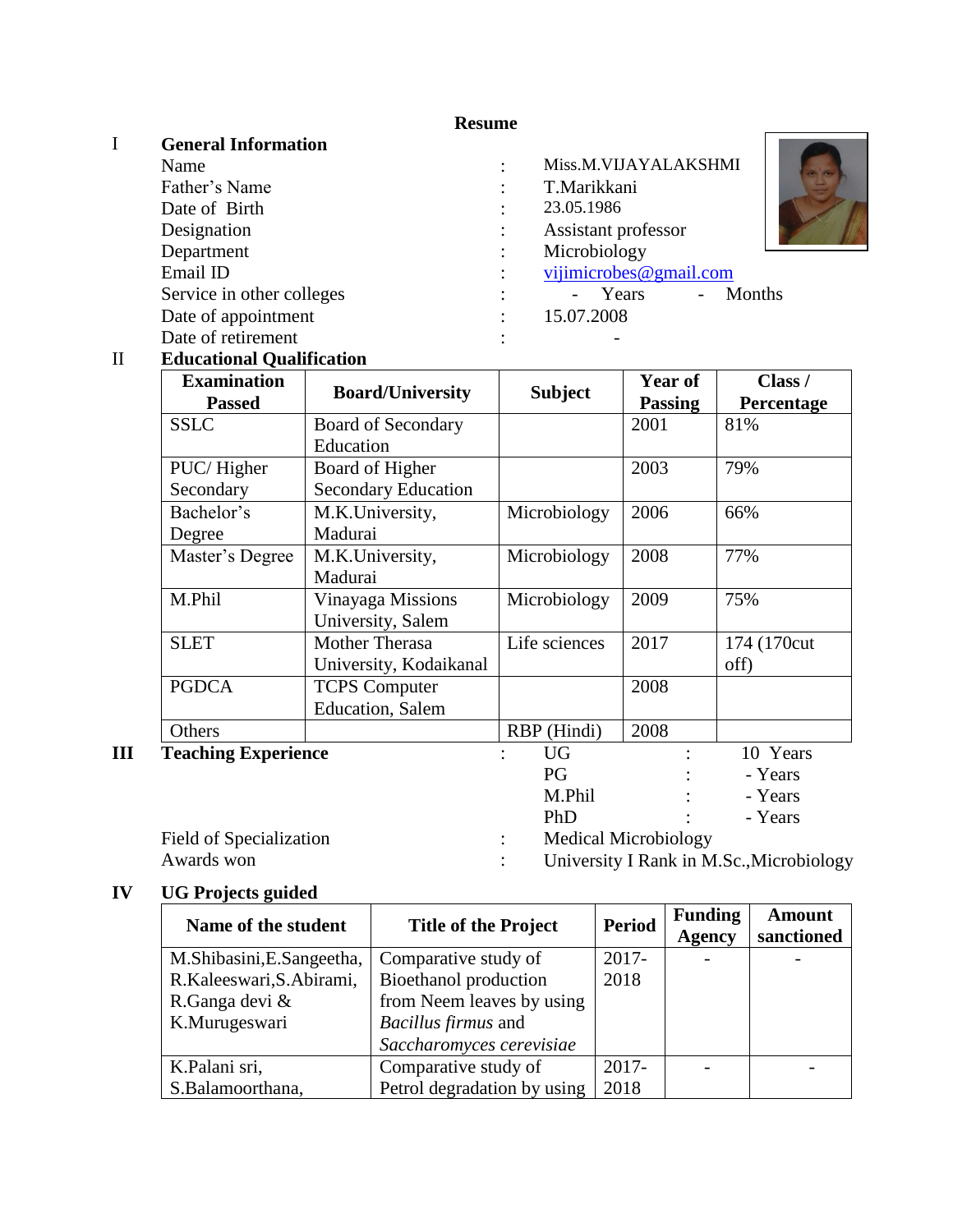| A.Ayyammal @               | <i>Bacillus subtilis</i> and   |       |  |
|----------------------------|--------------------------------|-------|--|
| sangareswari, K. Ruthra    | Pseudomonas Sp.                |       |  |
| devi, M.Kaleeswari &       |                                |       |  |
| S.Priyanga                 |                                |       |  |
| S.Ranjani preetha,         | Food additives analysis in     | 2018- |  |
| P.Kaleeswari,              | various food samples           | 2019  |  |
| A.Teja shree, R.Anusha     |                                |       |  |
| devi, I.Alrukshana         |                                |       |  |
| &M.Mariselvi               |                                |       |  |
| A.Jerafina lincy,          | Synthesis and analysis of      | 2018- |  |
| A.Pavithra, P.Pavithra,    | bioethanol from paddy          | 2019  |  |
| S.Priyadharshini, S.Sakthi | straw using <i>Pseudomonas</i> |       |  |
| preetha, T.Mani &          | sp. and Saccharomyces          |       |  |
| K.Vidhya                   | cerevisiae                     |       |  |

# **V No. of articles published in Journals**

International : 3

National : -

**No. of papers presented in Seminars / Conferences** 

- International : -<br>National : 2
	- National :

## a) **Articles published**

| Title of the<br><b>Article</b> | <b>Name of the Journal</b>             | <b>Impact</b><br><b>Factor</b> | <b>Database</b> | <b>Citation</b><br><b>Index</b> |
|--------------------------------|----------------------------------------|--------------------------------|-----------------|---------------------------------|
| Synthesis and                  | $ISSN: 2347 - 3967$                    |                                |                 |                                 |
| analysis of GLA                | Multidisciplinary research journal     |                                |                 |                                 |
| by <i>Mucor</i>                | of VVVCollege, vol 2 No 1 OCT          |                                |                 |                                 |
|                                | 2014                                   |                                |                 |                                 |
| Bioethanol                     | ISSN: 2456 - 4613                      |                                |                 |                                 |
| production from                | <b>International Multidisciplinary</b> |                                |                 |                                 |
| Neem leaves by                 | <b>Innovative Research Journal</b>     |                                |                 |                                 |
| <b>Bacillus</b> firmus         | An International refereed e-journal -  |                                |                 |                                 |
|                                | Science Issue, Volume - II (2) May     |                                |                 |                                 |
|                                | 2018                                   |                                |                 |                                 |

## b) **Papers presented**

| Date       | Seminar/<br><b>Conference</b> | <b>Level</b> | Title of the paper                    | Venue         |
|------------|-------------------------------|--------------|---------------------------------------|---------------|
| 20.02.2009 | Seminar                       | National     | Tamil ilakiathil banpadu              | V.V.V.College |
| 22.09.2017 | Seminar                       | National     | Bioethanol production from            | Sourashtra    |
|            |                               |              | Neem leaves by <i>Bacillus firmus</i> | college       |

# c) **Articles published in Books / Conference Proceedings**

| --<br>agr<br>1 cal       | Book-<br>terence<br>tıtle |                          | title<br>.<br>____       |
|--------------------------|---------------------------|--------------------------|--------------------------|
| $\overline{\phantom{0}}$ | $\overline{\phantom{0}}$  | $\overline{\phantom{0}}$ | $\overline{\phantom{0}}$ |

# d) **Books published / edited**

| rear                     | <b>Book title</b>        | Published<br>edited      | <b>ISBN</b>              | <b>Publisher</b>         |
|--------------------------|--------------------------|--------------------------|--------------------------|--------------------------|
| $\overline{\phantom{0}}$ | $\overline{\phantom{0}}$ | $\overline{\phantom{0}}$ | $\overline{\phantom{0}}$ | $\overline{\phantom{0}}$ |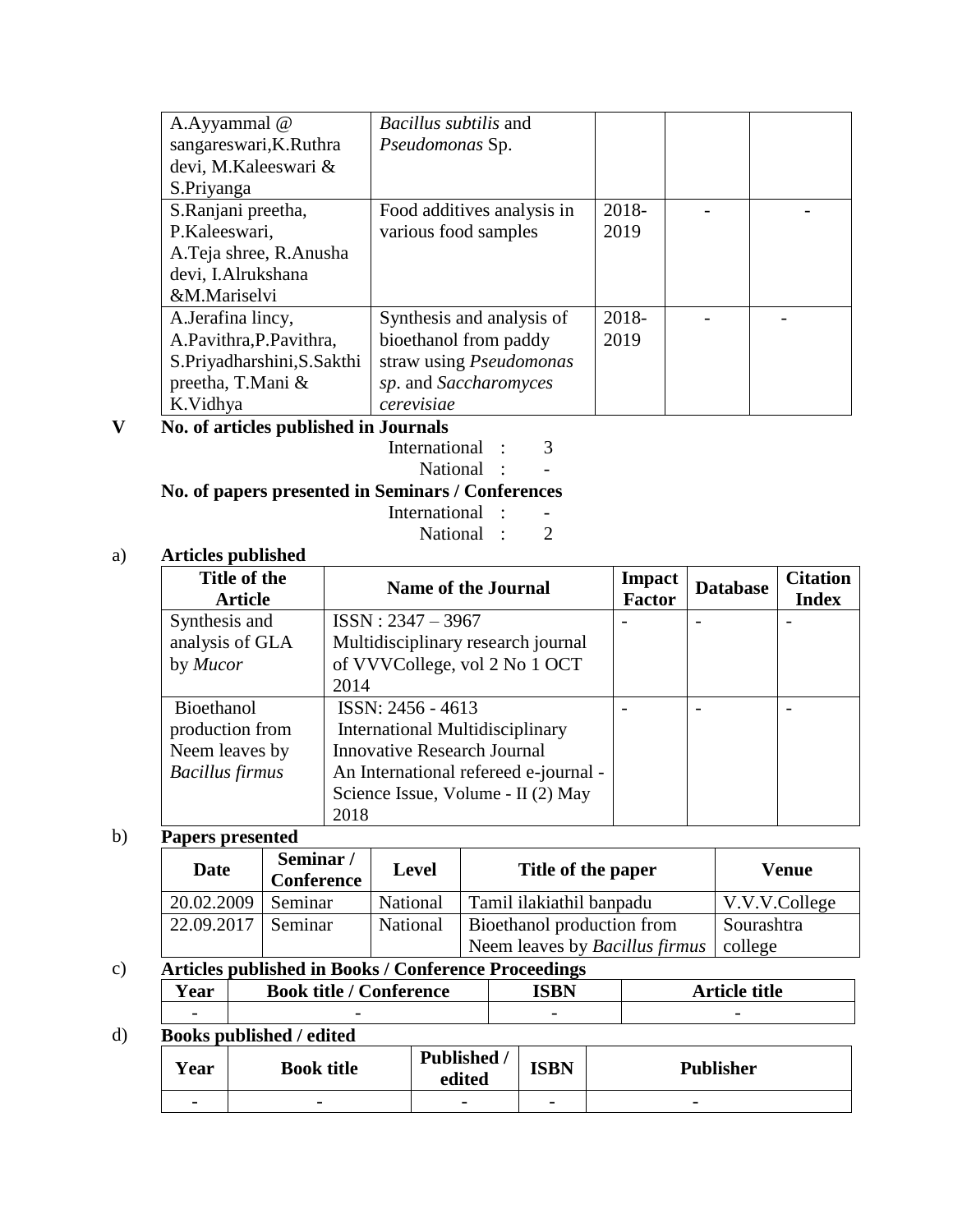| Date                             | <b>Level</b> | Name of the Seminar / Conference /<br>Workshop                                         | Venue                                         |
|----------------------------------|--------------|----------------------------------------------------------------------------------------|-----------------------------------------------|
| 01.02.2012                       | <b>State</b> | 'Recent scenario On biological<br>innovations"                                         | V.V.V.College                                 |
| 06.03.2012<br>$\&$<br>07.03.2012 | National     | 'Innovative strategies in teaching'                                                    | V.V.V.College                                 |
| 29.07.2017                       | National     | 'National level workshop on<br>Research projects, funding agencies<br>and E-Resources' | Saiva Banu Kshatriya<br>College, Aruppukottai |

VI **Seminars/Conferences/Workshops attended**

## VII **Course attended (Refresher / Orientation / any other )**

| <b>Name of the Course</b>         | Venue                           | <b>Duration</b> |
|-----------------------------------|---------------------------------|-----------------|
| Retraining of teacher's programme | V.V. Vannia perumal College for | 03.12.2010 &    |
| Organized by IQAC                 | women(Autonomous)               | 04.12.2010      |
| Retraining of teacher's programme | V.V. Vannia perumal College for | 31.10.2011 &    |
| Organized by IQAC                 | women(Autonomous)               | 01.11.2011      |
| Retraining of teacher's programme | V.V.Vanniaperumal College for   | 26.07.2017      |
| Organized by IQAC                 | women(Autonomous)               |                 |
| Retraining of teacher's programme | V.V.Vanniaperumal College for   | 04.08.2018      |
| Organized by IQAC                 | women(Autonomous)               |                 |
| Retraining of teacher's programme | V.V.Vanniaperumal College for   | 05.07.2019      |
| Organized by IQAC                 | women(Autonomous)               |                 |

## VIII **Role in Academic Bodies** :

## **As a member of Board of Studies** :

| University /<br><b>College</b> | Period                   | Board                    |
|--------------------------------|--------------------------|--------------------------|
| -                              | $\overline{\phantom{0}}$ | $\overline{\phantom{0}}$ |

٦

|                | As a member in Inspection Commission / Interview Panel / others |                              |                                     |
|----------------|-----------------------------------------------------------------|------------------------------|-------------------------------------|
| $D$ ortioulors | n^t^                                                            | $\mathbf{V}$ <sub>anua</sub> | $C_{\alpha \text{meas}}$ / $\Gamma$ |

| <b>Particulars</b>       | date                     | AN11A<br>uc              | $\overline{\phantom{0}}$<br>Post<br>`ourse |
|--------------------------|--------------------------|--------------------------|--------------------------------------------|
| $\overline{\phantom{0}}$ | $\overline{\phantom{a}}$ | $\overline{\phantom{0}}$ | $\overline{\phantom{0}}$                   |
| . .                      |                          |                          |                                            |

#### **Academic Audit**

| <b>Year</b>              | Name of the University /<br>College | <b>Course</b> |
|--------------------------|-------------------------------------|---------------|
| $\overline{\phantom{0}}$ | $\overline{\phantom{0}}$            | -             |

## IX **Resource person / Chairperson**

| <b>Activity</b> | <b>Date</b>  | <b>Topic</b> / <b>Theme</b> | <b>Event</b>                     | <b>Venue</b> |
|-----------------|--------------|-----------------------------|----------------------------------|--------------|
| Guest lecture   | 12.08.2015   | Environmental               | For III B.COM CA   V.V.V.College |              |
|                 |              | studies                     | & E.Commerce                     |              |
| Guest lecture   | 28.07.2016 & | Environmental               | For III B.COM CA   V.V.V.College |              |
|                 | 26.09.2016   | studies                     | & E.Commerce                     |              |

#### **X Seminars / Conferences / Workshops organized**

| Date               | Level    | Theme                                       |                       |
|--------------------|----------|---------------------------------------------|-----------------------|
| 01.02.2012   State |          | 'Recent scenario On biological innovations" | $\vert$ V.V.V.College |
| 16.02.2017         | State is | 'BIOMEET 2017'                              | V.V.V.College         |